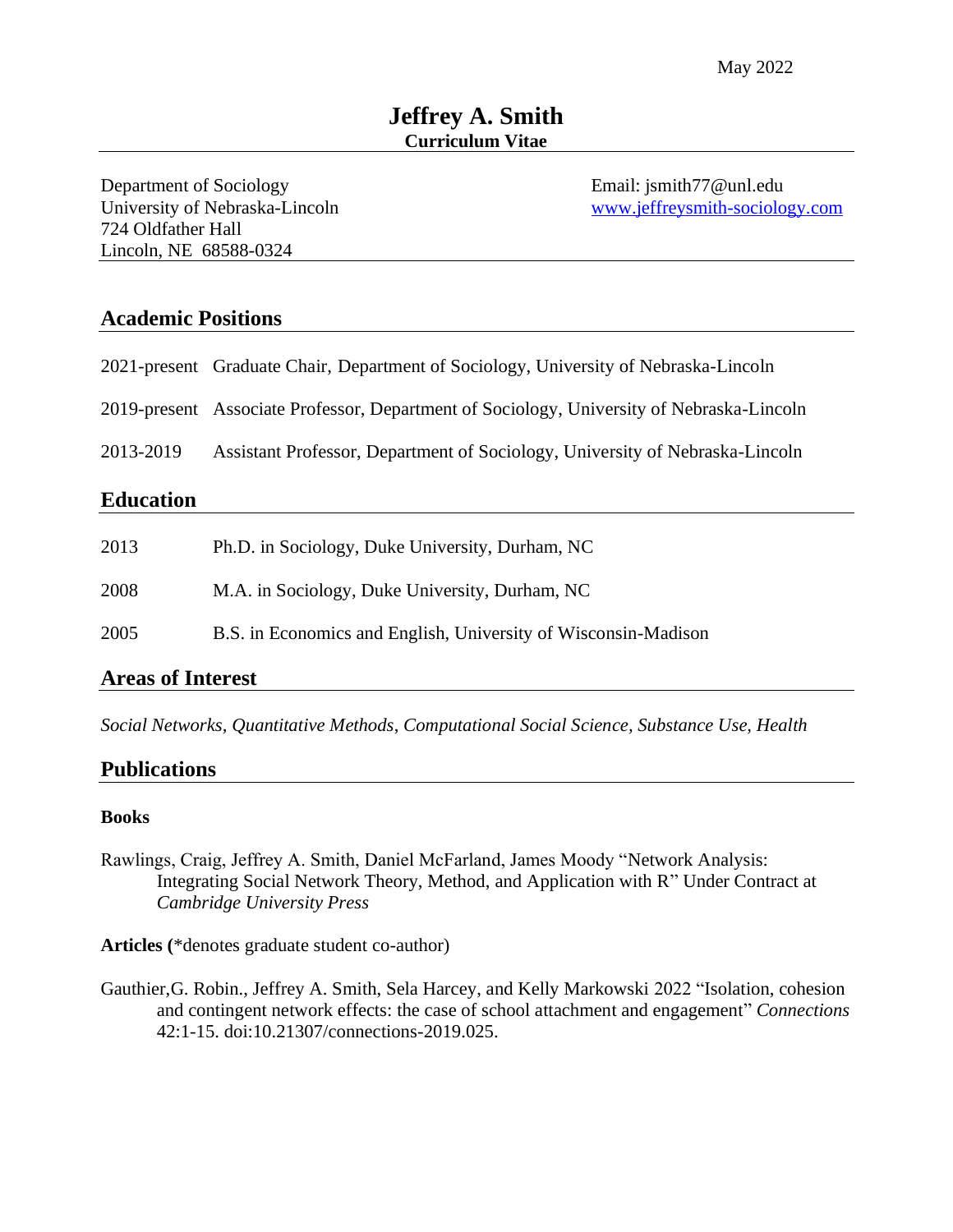- Gauthier, G. Robin, Jeffrey A. Smith, Kelly Markowski, and Sela Harcey\*. 2022 "Co-Use among Confidants: An examination of Polysubstance Use and Personal Relationships in Southeastern Nebraska". *Addictive Behaviors* 124:107116. doi: https://doi.org/10.1016/j.addbeh.2021.107116.
- Smith, Jeffrey A., Jonathan H. Morgan and James Moody. 2022. "Network Sampling Coverage III: Imputation of Missing Network Data under Different Network and Missing Data Conditions." *Social Networks* 68:148-78. doi: https://doi.org/10.1016/j.socnet.2021.05.002.
- Harcey, Sela\*, Gauthier, G. Robin, Markowski, Kelly L., Smith, Jeffrey. 2022 "Collecting Data from a Vulnerable Population during the COVID-19 Pandemic." *Field Methods*, 34(3), 2022.
- Markowski, Kelly L., Jeffrey A. Smith, G. Robin Gauthier, and Sela Harcey\*. 2021"Patterns of Missing Data with Ecological Momentary Assessment: Feasibility Report from a Pilot Study of People who Use Drugs." *JMIR Formative Research* 5(9):e31421. doi: 10.2196/31421*.*
- Markowski, Kelly, G. Robin Gauthier, Jeffrey A. Smith and Sela Harcey\*. 2021"Would I have your support? Family network features and past support exchanges associated with anticipated support for a substance use problem." *Journal of Substance Use*:1-7. doi: 10.1080/14659891.2021.2006340
- Markowski, Kelly L., Jeffrey A. Smith, G. Robin Gauthier and Sela R. Harcey\*. 2021. "Practical Problems and Positive Experiences with Ecological Momentary Assessment: Reflections from People Who Use Drugs." *The American Journal of Drug and Alcohol Abuse*:1-8. doi: 10.1080/00952990.2021.1910700.
- Gauthier, Gertrude R, Jeffrey A Smith, Catherine García, Marc A Garcia and Patricia A Thomas. 2020. "Exacerbating Inequalities: Social Networks, Racial/Ethnic Disparities, and the Covid-19 Pandemic in the United States." *The Journals of Gerontology: Series B*. doi: 10.1093/geronb/gbaa117.
- Smith, Jeffrey A. and G. Robin Gauthier 2020. "Estimating Contextual Effects from Ego Network Data". *Sociological Methodology*. 50:215-275 doi: 10.1177/0081175020922879.
- Rosenblatt, Samuel F.\*, Jeffrey A. Smith, G. Robin Gauthier and Laurent Hébert-Dufresne. 2020. "Immunization Strategies in Networks with Missing Data." *PLOS Computational Biology* 16(7):e1007897. doi: 10.1371/journal.pcbi.1007897.
- McPherson, Miller and Jeffrey A. Smith. 2019. "Network Effects in Blau Space: Imputing Social Context from Survey Data" *Socius*. https://doi.org/10.1177/2378023119868591
- Smith, Jeffrey A. and Jessica Burrow\*. 2018. "Using Ego Network Data to Inform Agent-Based Models of Diffusion." *Sociological Methods & Research. doi: 10.1177/0049124118769100*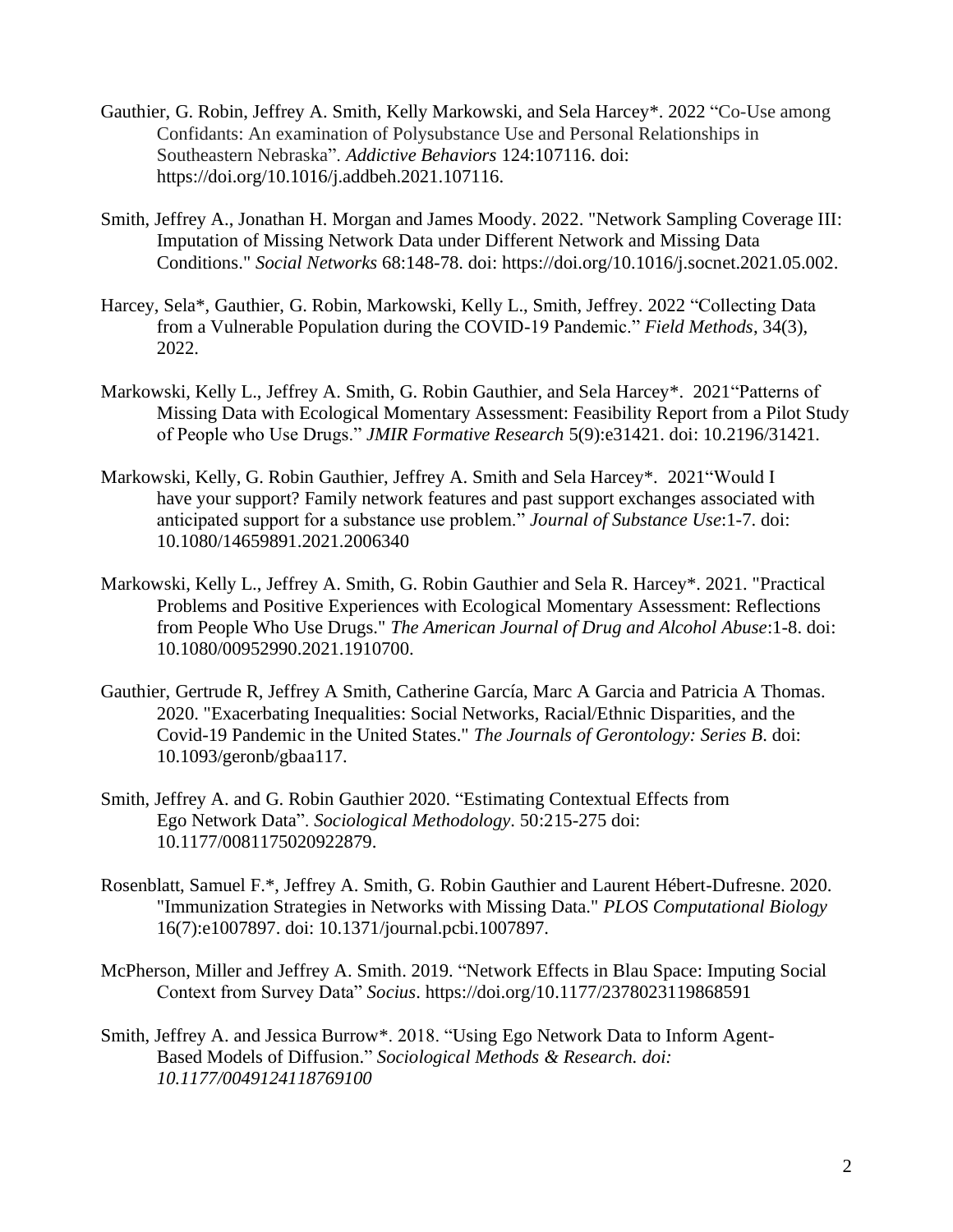- Smith, Jeffrey A. 2017. "A Social Space Approach to Testing Complex Hypotheses: The Case of Hispanic Marriage Patterns in the U.S." *Socius* 3:2378023117739176. doi: 10.1177/2378023117739176.
- Smith, Jeffrey A., James Moody and Jonathan H. Morgan\*. 2017. "Network Sampling Coverage II: The Effect of Non-Random Missing Data on Network Measurement." *Social Networks* 48:78-99. doi: http://dx.doi.org/10.1016/j.socnet.2016.04.005.
- Pavan, A., P. Quint, S. Scott, N. V. Vinodchandran, and J. Smith. 2016. "Computing Triangle and Open-Wedge Heavy-Hitters in Large Networks." *IEEE International Conference on Big Data (IEEE BigData 2016): 98-1005. doi: 10.1109/BigData.2016.7840699*
- Verdery, Ashton M., M. Giovanna Merli, James Moody, Jeffrey Smith, and Jacob C. Fisher. 2015. "Respondent-driven sampling estimators under real and theoretical recruitment conditions of female sex workers in China." *Epidemiology* 26: 661-665.
- Smith, Jeffrey A. 2015. "Global Network Inference from Ego Network Samples: Testing a Simulation Approach." *The Journal of Mathematical Sociology* 39:125-162.
- Smith, Jeffrey A. and Robert Faris. 2015. "Movement without mobility: Adolescent status hierarchies and the contextual limits of cumulative advantage." *Social Networks* 40:139-153.
- Merli, M. Giovanna, James Moody, Jeffrey Smith, Jing Li, Sharon Weir, and Xiangsheng Chen. 2015. "Challenges to recruiting population representative samples of female sex workers in China using Respondent Driven Sampling." *Social Science & Medicine* 125:79-93.
- McFarland, Dan, James Moody, David Diehl, Jeffrey A. Smith, and Reuben J. Thomas. 2014. "Network Ecology and Adolescent Social Structure." *American Sociological Review.* 79:1088-1121.
- Smith Jeffrey A., McPherson, Miller, and Lynn Smith-Lovin. 2014. "Social Distance in the United States: Sex, Race, Religion, Age and Education Homophily among Confidants, 1985-2004." *American Sociological Review* 79:432-456.
- Smith, Jeffrey A. and James Moody. 2013. "Structural effects of network sampling coverage I: Nodes missing at random." *Social Networks* 35:652-668.
- Smith, Jeffrey A. 2012. "Macrostructure from Microstructure: Generating Whole Systems from Ego Networks." *Sociological Methodology* 42:155-205.

# **Invited Book Chapters**

Smith, Jeffrey A. 2020. "The Continued Relevance of Ego Network Data." in the *Oxford Handbook of Social Networks*. Edited by Ryan Light and James Moody. doi: 10.1093/oxfordhb/9780190251765.013.15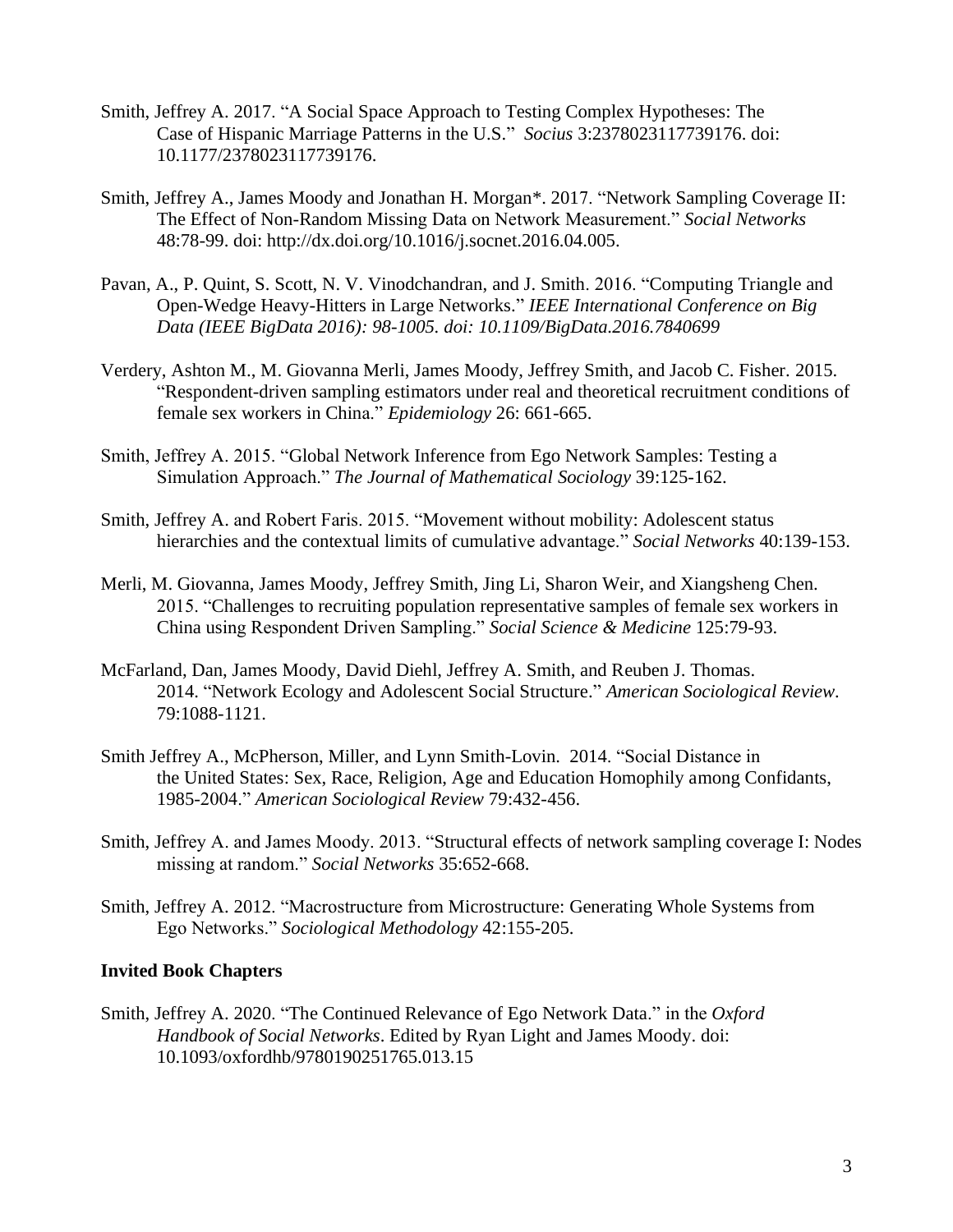## **Other Publications**

Smith, Jeffrey A., Lynn Smith-Lovin and Miller McPherson. 2008. "Social Isolation." *Encyclopedia of Human Relationships*.

# **Grants**

### **Grants Awarded: Current Extramural Funding**

Rural Drug Addiction Center (Director: Rick Bevins) *National Institute of Drug Abuse (NIDA)* Grant no. 1P20GM130461-01 Center for Biomedical Research Excellence (P20) Role: Early Career Project Leader Project Title: Capturing Rural Injection Risk Networks from Continuous-time Interaction Data Sub-award direct costs of project: \$350,000

# **Advisory Boards and Consulting**

2018-2023 "Worlds of Connections: Engaging Youth with Health Research through Network Science and Stories in Augmented Reality" (R25GM129836-01, PI Julia McQuillan) Role: Advisory Board

# **Awards and Fellowships**

| 2018         | Nebraska Association for Sociology Graduate Students Faculty Mentoring Award                                                                                               |
|--------------|----------------------------------------------------------------------------------------------------------------------------------------------------------------------------|
| 2016         | Haas Faculty Award, University of Nebraska-Lincoln Department of Sociology                                                                                                 |
| 2013         | International Network for Social Network Analysis (INSNA) Best Student Paper<br>Award for "Macrostructure from Survey Data: Generating Whole Systems from Ego<br>Networks" |
| 2011-2012    | PARISS (Program for Advanced Research in the Social Sciences) Fellow,<br>Social Science Research Institute, Duke University                                                |
| 2011-2012    | Vorsanger-Smith Scholar, Department of Sociology, Duke University<br>(Department award to recognize overall excellence in the graduate program.)                           |
| 2011         | Duke Summer Research Fellowship                                                                                                                                            |
| 2010         | ASA Mathematical Sociology Section Outstanding Dissertation in Progress Award                                                                                              |
| 2006-2010    | James B. Duke Fellowship                                                                                                                                                   |
| 2008, 09, 11 | Conference Travel Award, Graduate School, Duke University                                                                                                                  |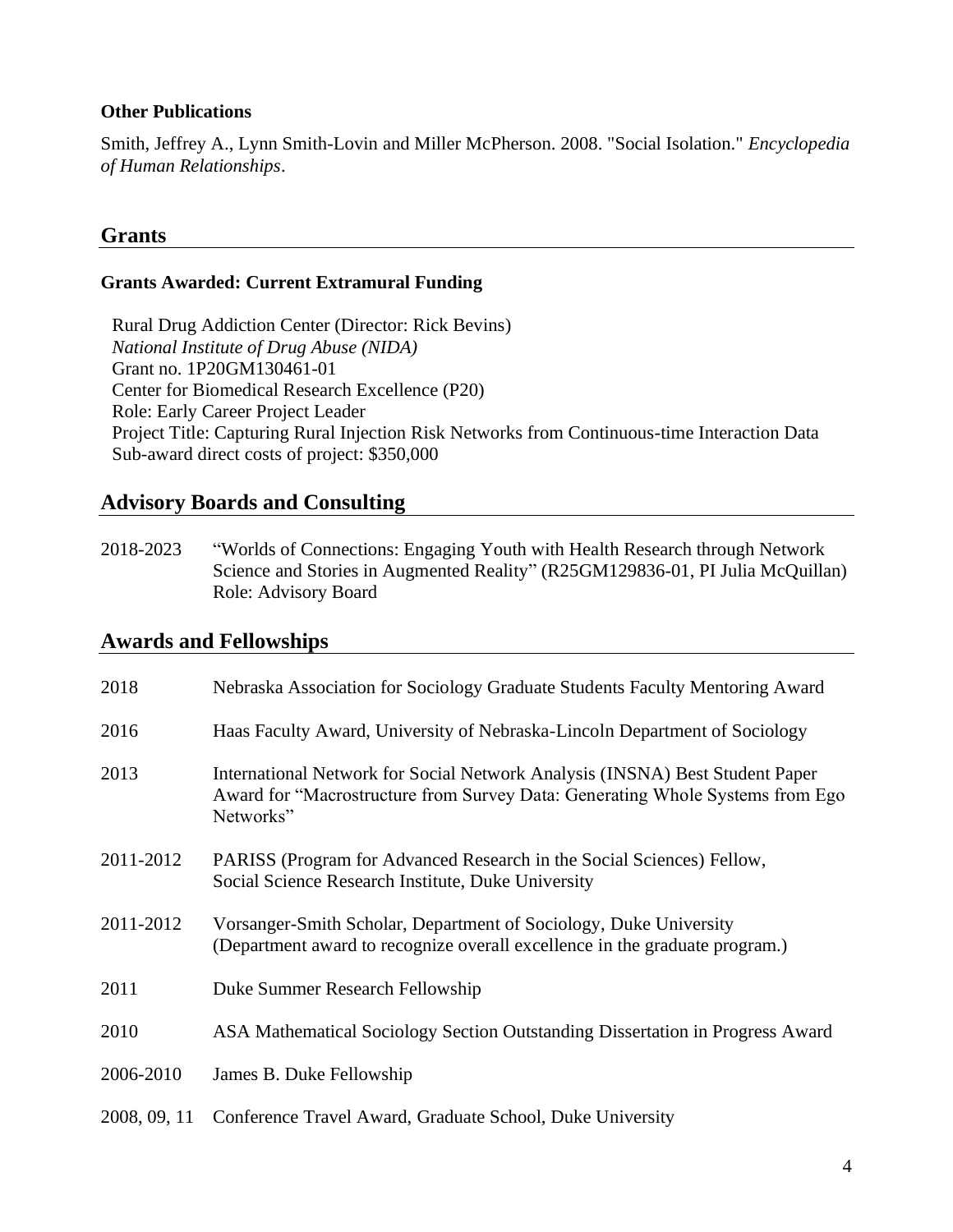2006 Graduate Student Fellowship, Duke University

# **Invited Talks and Workshops**

| 2022 | "Imputation Methods for Dealing with Missing Network Data" at DNAC Social<br>Networks and Health Seminar                                                                                                                    |
|------|-----------------------------------------------------------------------------------------------------------------------------------------------------------------------------------------------------------------------------|
| 2021 | "Missing Data and Bias" at DNAC Social Networks and Health Seminar<br>(Jon Morgan presented joint work on missing network data)                                                                                             |
| 2021 | "Using Network Analysis to Measure Social Cohesion: Complete Versus Sampled<br>Network Data" presented at Nebraska Methodology Application Series, Nebraska<br>Center for Research on Children, Youth, Families and Schools |
| 2019 | "Data Collection Solutions to Common Problems in Network Analysis" presented at<br>Network Data Collection Workshop at University of Texas-Austin                                                                           |
| 2019 | SBSRC Interdisciplinary Workshop Series, 1 Day Course: Introduction to<br>Social Network Analysis in R, University of Nebraska-Lincoln                                                                                      |
| 2018 | SBSRC Interdisciplinary Workshop Series, 1 Day Course: Introduction to<br>Social Network Analysis in R, University of Nebraska-Lincoln                                                                                      |
| 2016 | DNAC Social Networks and Health Seminar, 2 Courses: Ego Network Analysis and<br>Exponential Random Graph Models in R, Duke University                                                                                       |
| 2015 | PSU Quantitative Methods Seminar, 1 Day Course: Introduction to<br>Social Network Analysis, Portland State University                                                                                                       |
| 2012 | Smith, Jeffrey A. "Tracking Categories and Interaction Over Time: a Dynamic,<br>Distance based Homophily Model" Paper presented at PARISS Speaker Series at<br>Duke University.                                             |
| 2011 | Smith, Jeffrey A. "Macrostructure from Survey Data: Generating Whole Systems<br>from Ego Networks" Paper presented at Add Health Users Conference, Chapel Hill<br>NC                                                        |
| 2010 | LINKS Workshop, 2 Day Course: ERGM and Statistical<br>Models for Networks, University of Kentucky                                                                                                                           |
| 2009 | Moody, James, Jeffrey A. Smith and Robin Gauthier. "Network Visualizations for<br>Diffusion Studies". Paper presented at Joint Statistical Meeting, Washington D.C.                                                         |

# **Selected Presentations Internal at UNL**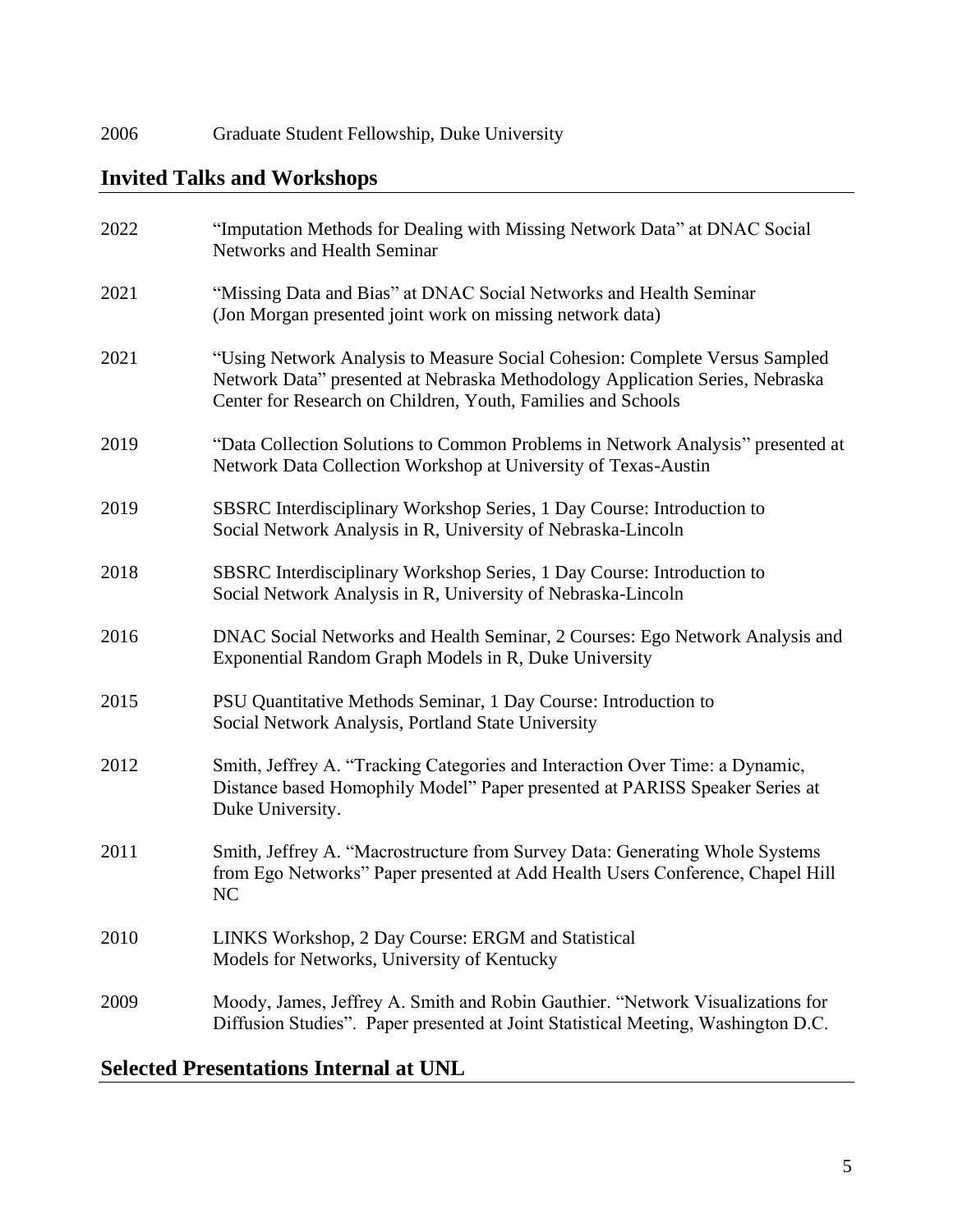| 2020 | Smith, Jeffrey A. "Revisiting Rural-Urban Divides: Social Boundaries in an Age of<br>Spatial Integration" Presented at UNL Sociology Colloquium |
|------|-------------------------------------------------------------------------------------------------------------------------------------------------|
| 2020 | Smith, Jeffrey A. "Missing Network Data: Implications for Immunization<br>Strategies" Presented at RDAR Colloquium Series                       |

# **Selected Presentations at Professional Meetings**

| 2021 | Smith, Jeffrey, adams, jimi, G. Robin Gauthier, Kelly Markowski "Social Clustering<br>and the Effect of Immunization on Slowing Epidemic Spread on Dynamic<br>Networks" paper presented at the Epidemiology section of Networks 2021 (joint<br>meeting of NetSci and Sunbelt Social Networks Conference; virtual meeting)                                            |
|------|----------------------------------------------------------------------------------------------------------------------------------------------------------------------------------------------------------------------------------------------------------------------------------------------------------------------------------------------------------------------|
| 2021 | Harcey, Sela R., Robin Gauthier, Kelly L. Markowski, and Jeffrey Smith.<br>"Collecting Network Data from a Vulnerable Population during the COVID-19<br>Pandemic: Reflections from Researchers and Participants" paper presented at the<br>North American Social Network Meeting (virtual conference due to COVID-19, Sela<br>Harcey presented).                     |
| 2021 | Kelly L. Markowski, Jeffrey Smith, Robin Gauthier, and Sela R. Harcey. "Would I<br>Have Your Support? Family Network Features and Past Support Exchanges<br>Associated with Anticipated Support for a Substance Use Problem" paper presented<br>at the North American Social Network Meeting (virtual conference due to COVID-<br>19, Kelly L. Markowski presented). |
| 2021 | Smith, Jeffrey, Sela R. Harcey, G. Robin Gauthier, Kelly Markowski. "Network<br>Inference from Sampled Ego Network Data: The Problem of Measurement Error"<br>paper presented at the North American Social Network Meeting (virtual conference<br>due to COVID-19).                                                                                                  |
| 2021 | Gauthier, G. Robin, Kelly L. Markowski, Jeffrey Smith, and Sela R. Harcey.<br>"Network characteristics and polysubstance use: An examination of multiplex<br>relationships" paper presented at the North American Social Network Meeting<br>(virtual conference due to COVID-19, G. Robin Gauthier presented).                                                       |
| 2020 | Rosenblatt, Samuel, Jeffrey A. Smith and Robin Gauthier, Laurent Hébert-Dufresne<br>"Improving the efficiency of stochastic immunization via targeted network<br>discovery" NetSci 2020 conference (Samuel Rosenblatt presented).                                                                                                                                    |
| 2020 | Smith, Jeffrey A., James Moody and Jonathan Morgan. "Network Sampling<br>Coverage III: Imputation of Missing Network Data under Different Network and<br>Missing Data Conditions". Paper presented at Regular Session on Social Network<br>Analysis. American Sociological Association Annual Meeting (virtual conference)                                           |
| 2019 | Gauthier, G. Robin and Jeffrey Smith "For Better or Worse: Closeness, Conflict and<br>Complexity in Family Networks" Presented at Sunbelt Social Networks Conference,<br>Montreal, QC. (Robin Gauthier presented)                                                                                                                                                    |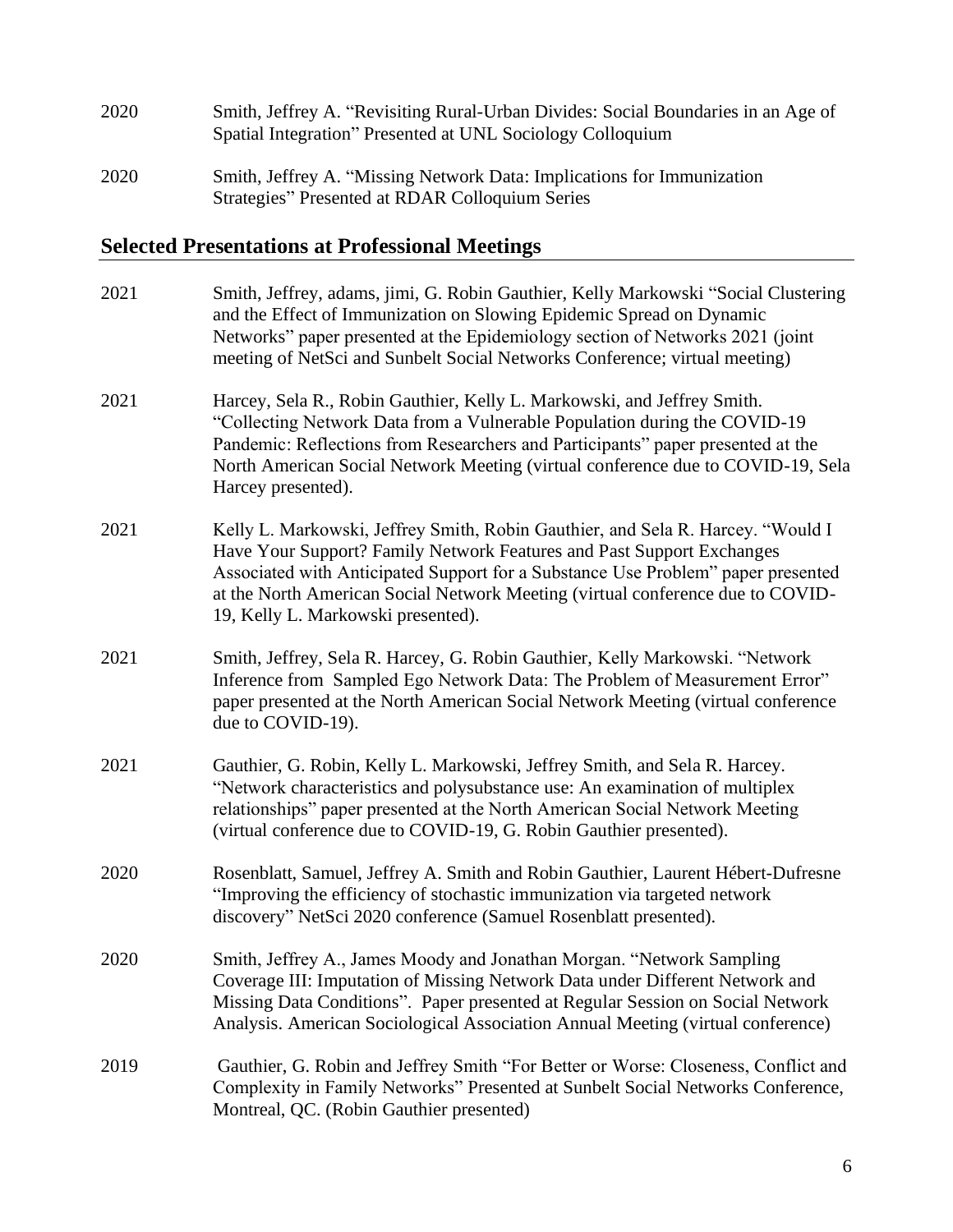| 2019 | Smith, Jeffrey A., Robin Gauthier and Sela Harcey "Isolation, Cohesion and<br>Contingent Network Effects: the Case of School Attachment and Behavioral<br>Problems" Paper presented at Sunbelt Social Networks Conference, Montreal CA.                                                                     |
|------|-------------------------------------------------------------------------------------------------------------------------------------------------------------------------------------------------------------------------------------------------------------------------------------------------------------|
| 2018 | Smith, Jeffrey A. "Estimating Contextual Effects from Ego Network Data: The Case<br>of Cohesion in Schools" Paper presented at Regular Session on Social Network<br>Analysis: New Methodologies at the American Sociological Association Annual<br>Meeting, Philadelphia, PA                                |
| 2018 | Smith, Jeffrey A., James Moody and Jonathan Morgan. "Network Sampling<br>Coverage III: The Effects of Imputation". Paper presented at Sunbelt Social<br>Networks Conference, Utrecht, Netherlands. (Jon Morgan presented)                                                                                   |
| 2018 | Rosenblatt, Samuel, Jeffrey A. Smith and Robin Gauthier. "Immunization Strategies<br>in Complex Networks: Addressing the Problem of Missing Data" Paper presented at<br>Sunbelt Social Networks Conference, Utrecht, Netherlands. (Sam Rosenblatt<br>presented)                                             |
| 2017 | Harcey, Sela and Jeffrey A. Smith. "Measures of Race and Ethnic Identification:<br>Implications of Classification and Operationalization" Paper presented at ASA<br>Methodology Mid-year Meeting, Chicago IL. (Sela Harcey presented)                                                                       |
| 2017 | Robinson, Jaala and Jeffrey A. Smith "Outsourcing Housework in the Modern<br>Household" Paper presented at Midwest Sociological Society, Milwaukee, WI.<br>(Jaala Robinson presented)                                                                                                                       |
| 2016 | Smith, Jeffrey A. and Jessica Burrow. "Computational Analysis of Inferential<br>Methods on Social Network Diffusion." Paper presented at Women in Statistics and<br>Data Science Conference, Charlotte, NC. (Jessica Burrow presented)                                                                      |
| 2016 | Smith, Jeffrey A., "Network Sampling Coverage II: The Effect of Non-Random<br>Missing Data on Network Measurement" Paper presented the Regular Session on<br>Social Networks at the American Sociological Association Annual Meeting, Seattle,<br>WA. (paper with James Moody and Jonathan H. Morgan)       |
| 2016 | Smith, Jeffrey A. "Estimating Contextual Effects from Sampled Ego Network Data"<br>Paper presented at Sunbelt Social Networks Conference, Newport Beach CA.                                                                                                                                                 |
| 2014 | Daw, Jonathan, Jacob E. Cheadle, Jeffrey Smith. "Competitions for Kidneys: Using<br>Social Networks Methods to Understand Disparities in Kidney Transplant Receipt."<br>Paper presented the Regular Session on Health Policy at the American Sociological<br>Association Annual Meeting, San Francisco, CA. |
| 2014 | Smith, Jeffrey A. "The Relational Structure of Race in America" Paper presented at<br>Sunbelt Social Networks Conference, St. Pete Beach, Fl.                                                                                                                                                               |
| 2013 | Merli, Giovanna, James Moody, Jeffrey A. Smith, Jing Li, Sharon Weir "Challenges"                                                                                                                                                                                                                           |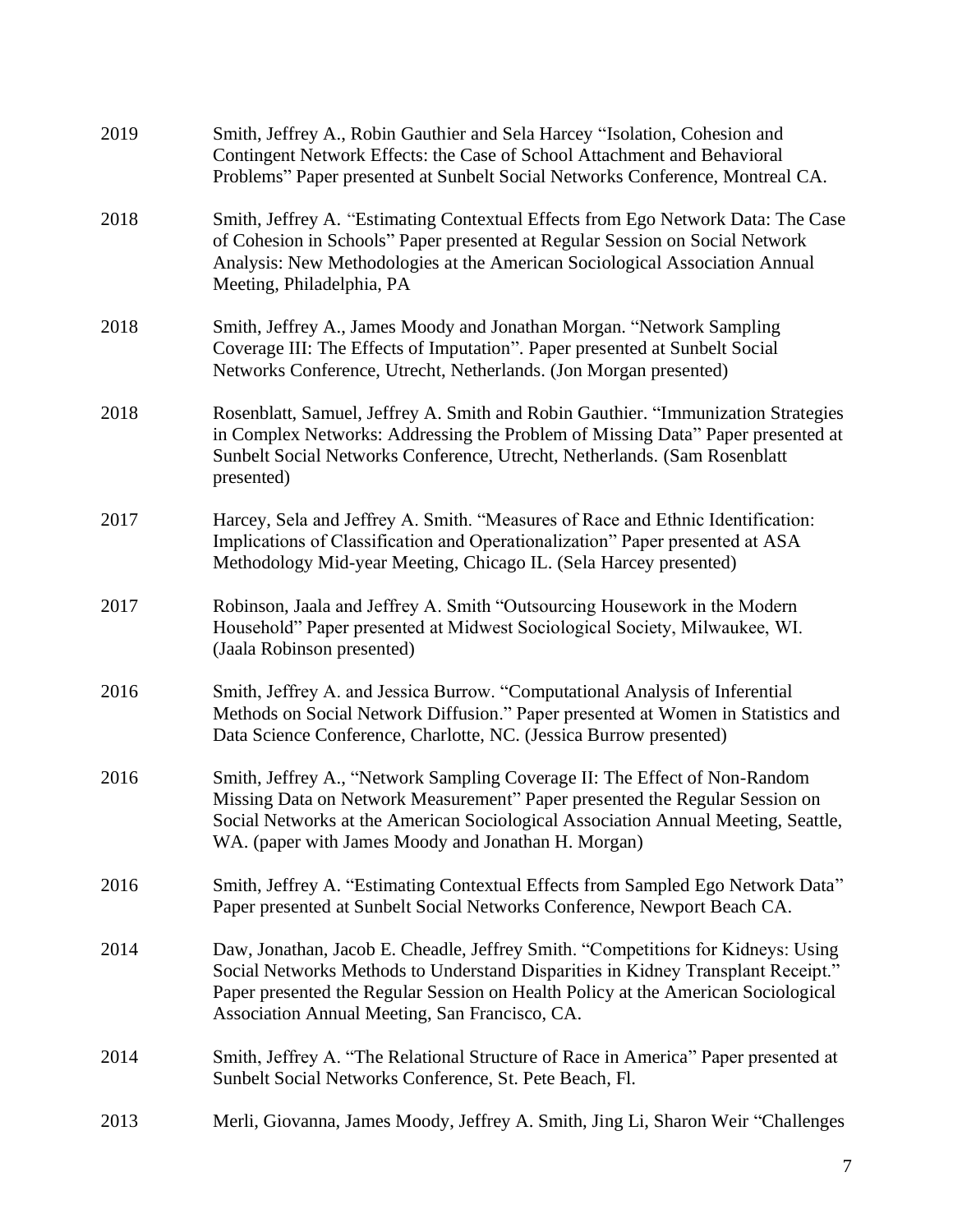|      | to Recruiting Representative Samples of Female Sex Workers in China Using<br>Respondent Driven Sampling: How Much of the Network Do We See?" Paper<br>Presented at PAA, New Orleans, LA.                           |
|------|--------------------------------------------------------------------------------------------------------------------------------------------------------------------------------------------------------------------|
| 2012 | Smith, Jeffrey A. "Network Sampling Coverage in RDS: How Much of the Network<br>Do We See?" Paper presented at ASA H2R Conference, New Orleans, LA. (with M.<br>Giovanna Merli, James Moody, Jing Li, Sharon Weir) |
| 2012 | Smith, Jeffrey A. "Macrostructure from Survey Data: Generating Whole Systems<br>from Ego Networks, Part II" Paper presented at Sunbelt Social Networks<br>Conference, CA.                                          |
| 2011 | Smith, Jeffrey A. "Macrostructure from Survey Data: Generating Whole Systems<br>from Ego Networks" Paper presented at Sunbelt Social Networks Conference, St.<br>Pete Beach, FL.                                   |
| 2010 | Smith, Jeffrey A. "Sampled Data and the Network Structure of Social Space" Paper<br>Presented at Political Networks Conference, Duke University, Durham, NC.                                                       |
| 2009 | Smith, Jeffrey A. and Robert Faris. "The Dynamics of Adolescent Status<br>Hierarchies" Paper presented at American Sociological Association Conference, San<br>Francisco, CA.                                      |
| 2009 | Smith, Jeffrey A. and James Moody. "Network Connectivity: Identifying Key<br>Subgroups and Individuals" Paper presented at Sunbelt Social Networks Conference,<br>San Diego, CA.                                   |
| 2008 | McPherson, Miller and Smith, Jeffrey A. "Autocorrelation and Blau Space" Paper<br>presented at Sunbelt Social Networks Conference, St. Pete Beach, Fl.                                                             |

# **Presider/Discussant at Professional Meetings**

| 2021 | Presider, "Quantitative Methodology" Regular Session at the American Sociological<br><b>Association, Virtual Conference</b>                        |
|------|----------------------------------------------------------------------------------------------------------------------------------------------------|
| 2021 | Presider, Roundtable in Section on Drugs and Society at the American Sociological<br><b>Association, Virtual Conference</b>                        |
| 2020 | Presider, "Secondary Health Issues", for RDAR Symposium on Substance Use<br>Research, virtual conference.                                          |
| 2020 | Presider, "Coffee Connector on Social Networks and Inequality" for RDAR<br>Symposium on Substance Use Research, virtual conference.                |
| 2018 | Presider, "Issues in Social Network Data, Analysis and Epistemology" Regular<br>Session at the American Sociological Association, Philadelphia, PA |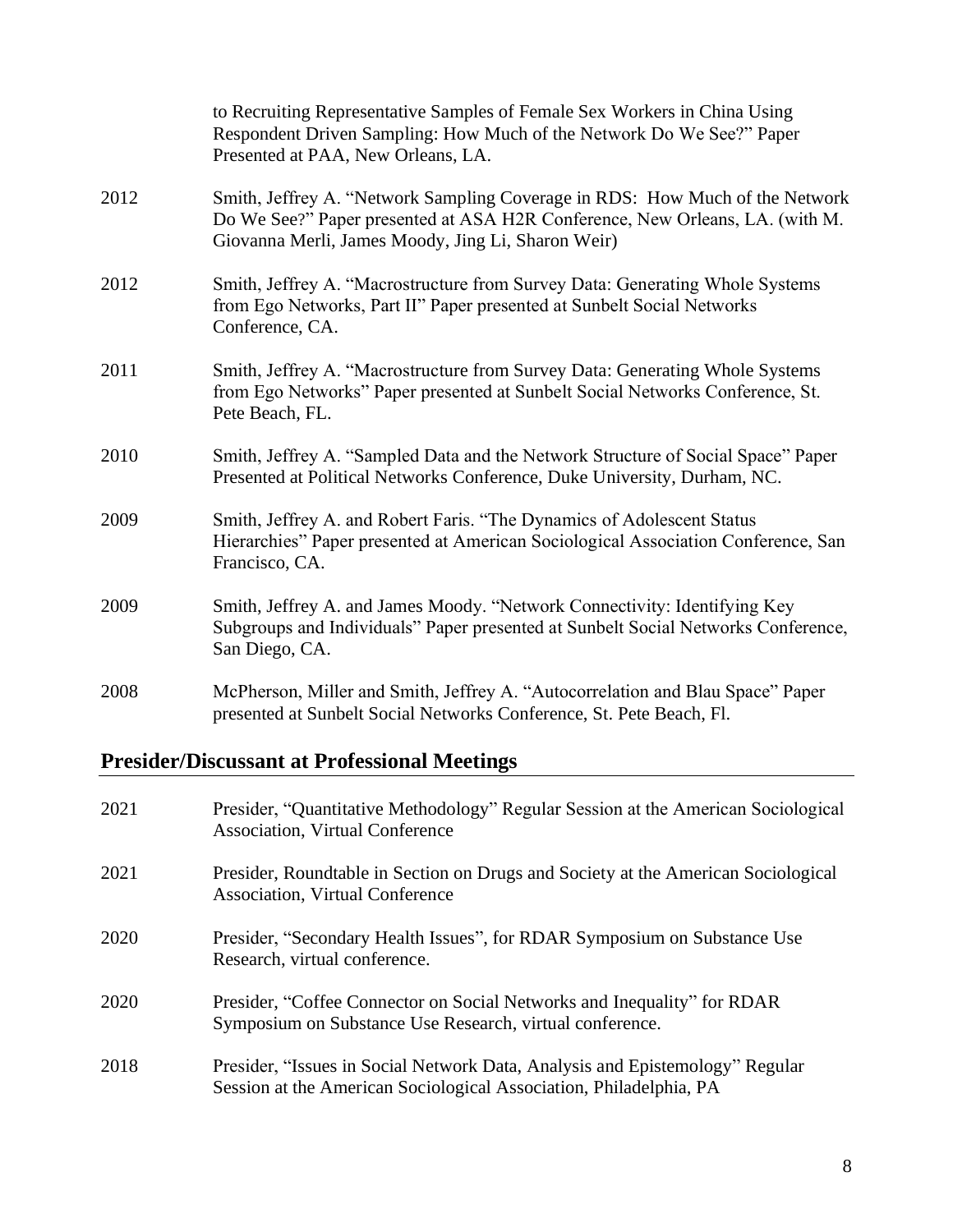- 2017 Presider, "Class Formation Processes" Regular Session at the American Sociological Association, Montreal, Canada.
- 2017 Presider, "Social Networks and Work" Roundtable in Section on Organizations, Occupations, and Work at the American Sociological Association, Montreal, Canada.

# **Media Outreach and Other Outreach Activities**

| 2019            | Presented work to middle school teachers as part of Network Science Institute, an<br>event sponsored by SEPA funded outreach project to facilitate teaching of network<br>science in middle and high school                      |
|-----------------|----------------------------------------------------------------------------------------------------------------------------------------------------------------------------------------------------------------------------------|
| 2014            | Media Attention for Network Ecology and Adolescent Social Structure<br>Reported on in: Washington Post, ABC NEWS, Science Daily, Business Standard                                                                               |
| 2014            | Smith, Jeffrey A. Social networks are more demographically diverse than in the past,<br>but the tendency for the alike to associate remains a strong force in society. USApp:<br>American Politics and Policy (online). July 24. |
| <b>Teaching</b> |                                                                                                                                                                                                                                  |

# **Courses Taught**

|  | University of Nebraska-Lincoln |
|--|--------------------------------|
|  |                                |

Social Networks, SOCI 398/898 (graduate networks course) History of Social Theory, SOCI 455/855 (graduate theory course) Advanced Regression Analysis, SOCI 867 (graduate course on categorical models) Introduction to Social Research II, SOCI 206 (undergraduate statistics course) Social Inequality, SOCI 480/880 (undergraduate inequality course)

#### *Duke University*

Quantitative Analysis of Sociological Data, Soc 132B (undergraduate statistics)

#### **Student Committees**

*PhD Students*

Chair: Sela Harcy (Sociology, completed 2021) Co-chair: Jaala Robinson (Sociology, completed 2021)

Member, Dissertation Committee: Brittany Piper (Sociology, current) Maika Tuala (Sociology, current) Jamy Rentschler (Sociology, current) Rachel Stenger (Sociology, current) James Haws (Psychology, completed 2021) Reha Karadag (Business, completed 2021)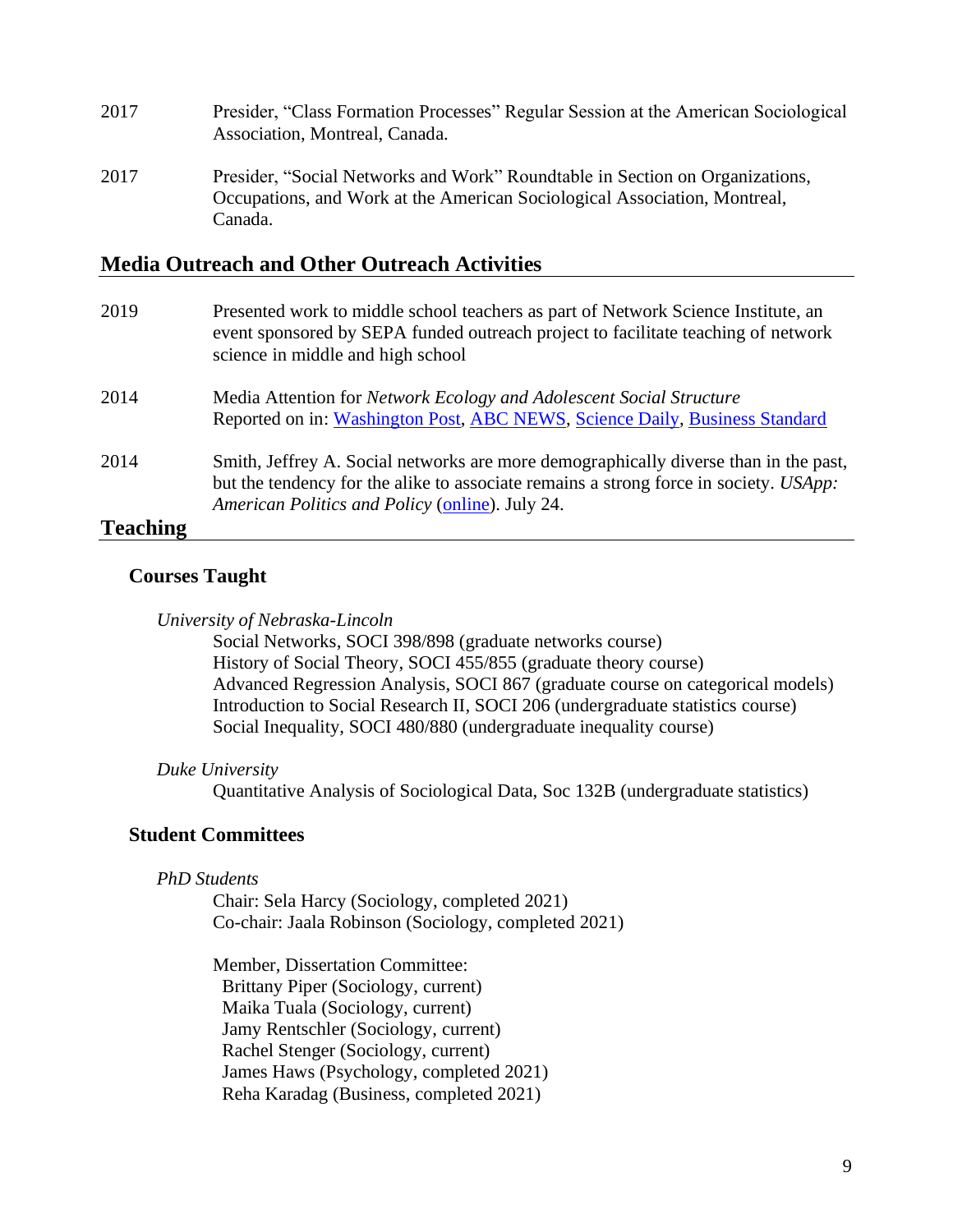Ian Duncan (Sociology, completed 2019)

### *M.A. Students*

Chair: Nester Hernandez (Sociology, current) Chair: Eli Ornelas (Sociology, completed 2020)

Member, Master's Committee: Eliza Thor (Sociology, completed 2020) Marisa Cardwell (Sociology; completed 2019) Jamy Rentschler (Sociology completed 2018) Jessica Burow (Statistics, completed 2016) Shawn Ratcliff (Sociology, completed 2017) Joseph Jochman (Sociology, completed 2015) Courtney Thrash (Sociology, completed 2015)

*Undergraduate Research Assistants*  Emma Dover (2021-current) Adison Pace (2020-2021) Hayden Myers (2019-2020)

# **Research Positions**

2005-2006 Bureau of Labor Statistics, Current Employment Statistics, Economist

# **National Professional Service**

#### **Professional Service/Committee Membership**

| 2022 | Panel Member for NIA (National Institute of Aging) Loan Repayment Program   |
|------|-----------------------------------------------------------------------------|
| 2022 | Panel Member for NSF (National Science Foundation)                          |
| 2021 | Mentor, for ASA Methodology Section Mentoring Program                       |
| 2021 | Member, ASA Mathematical Sociology Best Paper Award Committee               |
| 2021 | Panel Member for NSF (National Science Foundation)                          |
| 2021 | Ad-hoc Reviewer for NSF Anthropology Program                                |
| 2020 | Chair, ASA Mathematical Sociology Dissertation-in-Progress Award Committee  |
| 2020 | Ad-hoc Reviewer for SWF (Swiss National Science Foundation)                 |
| 2019 | Member, ASA Mathematical Sociology Graduate Student Paper Award Committee   |
| 2019 | Ad-hoc Reviewer for FWF (Austrian Science Foundation)                       |
| 2018 | Member, ASA Mathematical Sociology Dissertation-in-Progress Award Committee |
| 2016 | Proposal Reviewer for NIH Social Sciences and Population Studies Section    |
| 2013 | Ad-hoc Reviewer for NSF Sociology Program                                   |

#### **Editorial Board Member**

#### 2019-2022 *American Sociological Review*